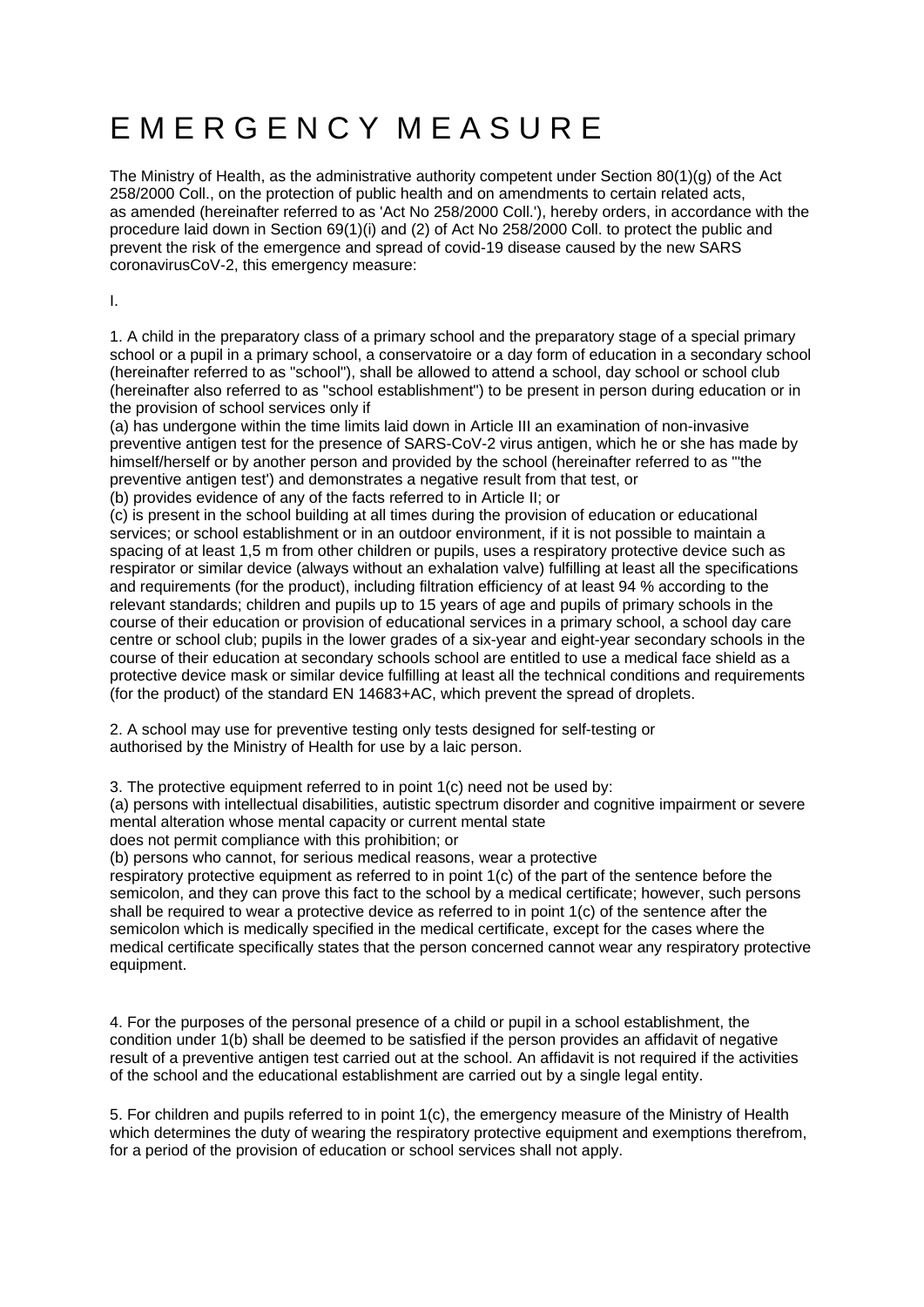Under Article I(1)(b) child or pupil may provide evidence that

(a) has been vaccinated against covid-19 and provides a national certificate of vaccination or a certificate of vaccination issued in accordance with the measurement of European Union about digital certificate EU COVID1, provided that at least 14 days have elapsed since the completion of the vaccination schedule; the national certificate of vaccination shall be deemed to be a written certificate issued at least in English by an authorised body operating in a third country, a specimen of which is published in the list of recognised national certificates on the website of the Ministry of Health of the Czech Republic; the written certificate must contain information about the vaccinated person, the type of vaccine administered, the date of administration of the vaccine, the identification of the entity that issued the certificate, and these data must be verifiable by remote access directly from the written certificate, provided that the vaccination was executed

(i) with a medicinal product containing vaccine against covid-19 to which it has been granted a marketing authorisation pursuant to Regulation (EC) No 726/2004, or

(ii) a medicinal product the manufacture of which complies with a medicinal product patent under point (i), where that medicinal product is also approved by the World Health Organization for emergency use; or

(b) has laboratory-confirmed covid-19 disease, the period of ordered isolation has expired and since the first positive rapid antigen test (RAT) for the presence of virus antigen SARS-CoV-2 or RT-PCR test for SARS-CoV-2 virus has not elapsed more than 180 days; or

1 Regulation of the European Parliament and of the Council (EU) 2021/953 dated 14 June 2021 on a framework for the issuance, validation and recognition of interoperable vaccination, test and recovery certificates in relation to COVID-19 (EU COVID digital certificate) to facilitate free movement during the COVID-19 pandemic. Regulation European Parliament and of the Council (EU) 2021/954 dated 14 June 2021 on a framework for the issuance, validation and recognition of interoperable vaccination, test and recovery certificates in relation to COVID-19 (EU COVID digital certificate) in relation to thirdcountry nationals legally residing or resident in the territory of the Member States during the COVID-19 pandemic.

(c) underwent RT-PCR testing for the presence of SARS- CoV-2 virus no more than 72 hours ago with a negative result, or has undergone a rapid antigen test (RAT) for the presence of SARS-CoV-2 antigen with a negative result no more than 24 hours ago.

III.

1. Preventive testing shall be conducted in schools on 1 November and 8 November 2021.

2. The preventive antigen test shall always be performed immediately upon arrival at school. If the child or pupil is not present at school on the day of the testing date, the testing shall be carried out on the day of child's/pupil's arrival to school.

# IV.

If the result of the preventive antigen test referred to in Article  $I(1)(a)$  is positive, the school shall immediately contact the child's or student's legal guardian and inform him or her about the result of the preventive antigen test. The school shall immediately issue to the child or pupil a confirmation of the positive test result, indicating the date and time of the test. The child or pupil shall leave the school without delay; in case child or pupil who cannot independently leave the school, the school shall immediately ensure that he or she is separated from other persons and the legal guardian or other escort shall be obliged to collect him or her from the school. The pupil or legal guardian of the child or pupil shall by telephone or by other usual remote means inform about a positive test result the health service provider in the field of general medicine or general medicine for children and adolescents.

V.

Without undue delay after receiving the test results, the school shall electronically send to the

II.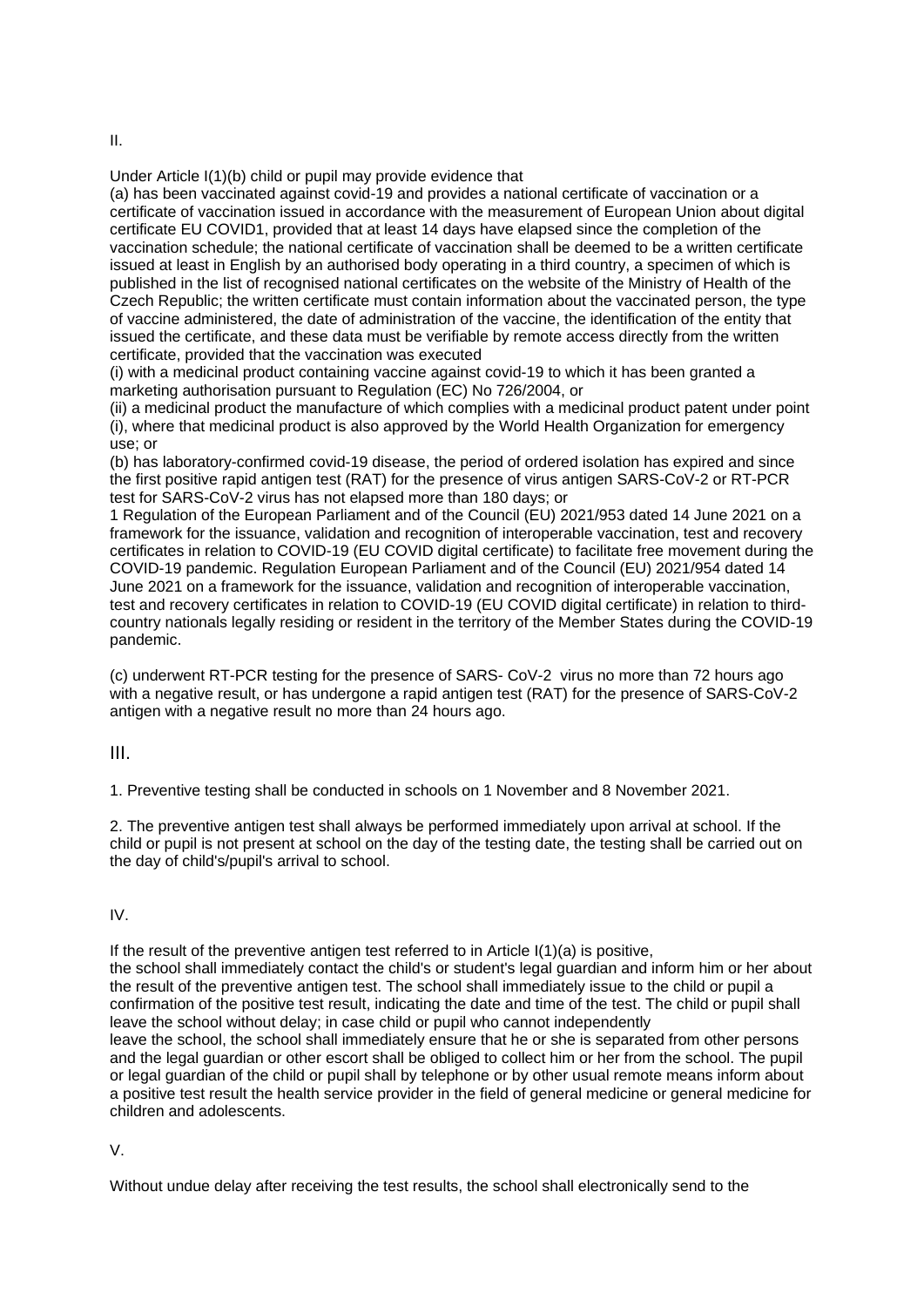appropriate county hygienic station or the Hygienic Station of the Capital City of Prague (hereinafter referred to as the "regional hygienic station") a list of the names of children or pupils who have been tested at the school and have had a positive result RT-PCR test for the presence of SARS-CoV-2 virus or a positive rapid antigen test result (RAT) test for the presence of SARS-CoV-2 antigen, and at the same time it shall immediately send to the appropriate regional hygienic station the list of children or pupils who were at school in contact 2 days prior to testing or 2 days after the testing with another child or pupil or a teaching staff member who has tested positive for the virus by RT-PCR SARS-CoV-2 or a positive rapid antigen test (RAT) result for the presence of SARS-CoV-2 antigen.

#### VI.

The health service provider in general medicine or general medicine of children and adolescents who is informed of a positive result of a preventive test as referred to in Article I(1)(a) shall decide about execution of confirmatory testing by RT-PCR and complete the electronic request form for this test. In the event that the the result of the confirmatory test is positive, the health service provider shall instruct the child or student to isolate.

### VII.

All persons with a positive result of the preventive antigen test referred to in Article I, point 1 (a) are ordered to undergo a confirmatory RT-PCR test for the presence of SARS-CoV-2.

#### VIII.

All health service providers are ordered to issue the certificate referred to in Article I(3) (b) only to persons who have been prevented from using respiratory protective equipment in accordance with Article I 1(c) by serious medical reasons and are further directed to make a statement to that effect and the reasons therefor, including the diagnosis, in the medical records of that person, including that the individual has been advised of the risks associated with not using respiratory protective equipment as referred to Article I(1)(c).

### IX.

1. Children or pupils referred to in Art. I(1)(c) in the course of education or the provision of school services

(a) shall not exercise indoors; when exercising outdoors, they shall change their clothes at a distance from other persons and shall not use the showers,

(b) shall not sing if a distance of 2 m from other persons can not be maintained,

(c) use sanitary facilities designated by the school or school establishment only for children and pupils who have not undergone the preventive antigen test referred to in paragraph 1(a), if the it is possible to organize and provide special sanitary facilities for such pupils in the school,

(d) when consuming food and meals including beverages, they must sit at a desk or table and need not wear respiratory protective equipment as referred to in Article I(1)(c) and they shall keep a distance of 1,5 metres from other persons,

(e) shall not be required to wear respiratory protective equipment as referred to in Article I(1)(c) when in residence in a room (i.e. outside the common areas) at an outdoor school or other similar event organised by school.

(2) The school and the school establishment shall ensure compliance with this Article.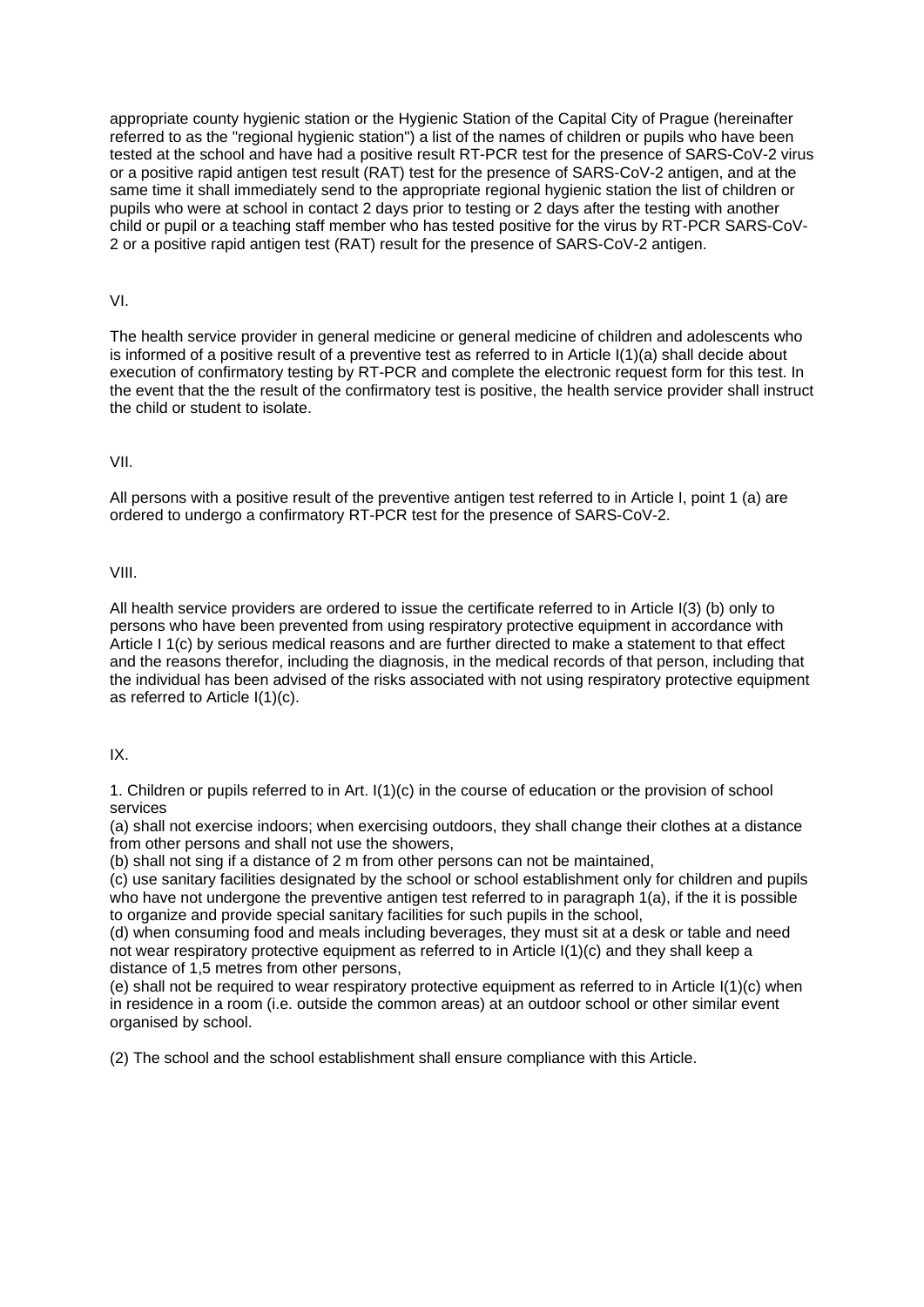### X.

1. The school may substitute antigen testing for presence of antigen of virus SARS-CoV-2 by RT-PCR testing for the presence of SARS-CoV-2 virus if it has non-invasive in vitro diagnostic medical devices for self-testing designated for subsequent RT-PCR testing and if the RT-PCR test will be executed by a health service provider stated on the list of testing laboratories of State Institute of Health (http://www.szu.cz/tema/prevence/laboratorni-vysetrovani-puvodce-covid-19). Articles I to VI, IX and XI shall apply similarly unless otherwise specified below, provided that this noninvasive preventive RT-PCR may be replaced by the demonstration of a result of a rapid antigen test (RAT) for the presence of antigen of virus SARS-CoV-2 that is not older than 24 hours and that is performed by the health service provider; a preventive RT-PCR test may be substituted only in case the rapid antigen test (RAT) results are submitted within the time limits specified in Article III.

2. The health service provider in general medicine or general medicine of children and adolescents who has been informed about a positive result of a preventive RT-PCR test, shall order the child or pupil to be isolated.

# XI.

The school shall electronically report the aggregate test results on the performed testing of the child or pupil without undue delay on the day the test results are received in accordance with Article I(1)(a) into the application COVID Forms App. The report shall include at least the contact person, the type of test, the total number of persons tested, the number of persons with a positive test result, the number of persons with a negative test result, the total number of persons tested, the total number of persons tested and the number of inconclusive tests.

#### XII.

Prior to initiating preventive testing under this emergency measure, the school shall notify all affected children and pupils and their legal guardians and affected staff members of the way the testing shall be executed and of the rules set forth in this emergency measure.

#### XIII.

The school shall ensure that all employees and persons involved in testing use personal respiratory protective equipment as assigned by the employer, namely a respirator or similar device (always without an exhalation valve) meeting at least all of the technical requirements (for the product), including a filtration efficiency of at least 94 % according to the relevant standards.

#### XIV.

1. An employer who is a school, school establishment according to an Article I or a school canteen or a school canteen-dispensary, shall allow its employees to be personally present at the workplace of the employer only if the employee provides in the time period in accordance with Article III proof of one of the facts referred to in Article II or undergoes on the spot a rapid antigen test (RAT) to determine antigen of virus SARS-CoV-2 designated for self-testing (laic person use), with a negative result; similarly, if the staff member demonstrates on site that has undergone a rapid antigen test under the supervision of a healthcare professional via an online service no more than 24 hours ago and provides evidence of having completed this test and its negative result by confirmation from the health service provider. In the event of a positive test result on the spot, Articles IV to VII shall apply similarly.

2. If the staff member fails to fulfil any of the conditions for being present at the workplace as referred to in point 1, Article I(1)(c) shall apply to the staff member during the performance of the activity, except that protective equipment need not be worn while maintaining a distance of at least 1,5 m from